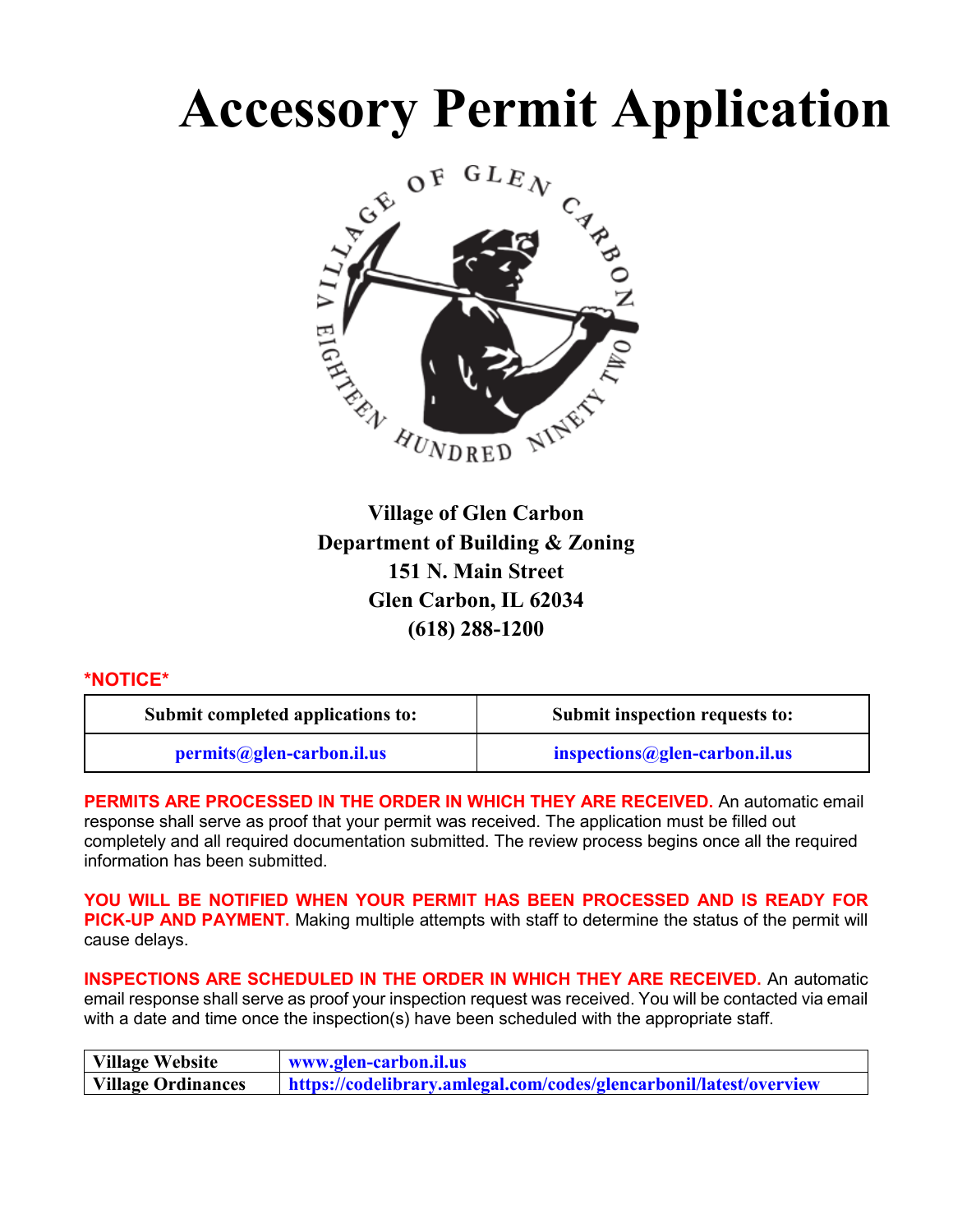# **INFORMATION SHEET FOR SHED OR ACCESSORY BUILDING**

#### **GLEN CARBON BUILDING DEPARTMENT**

- 1. Complete entire application. (Incomplete forms are returned. Applications may be submitted electronically to kcrawford@glen-carbon.il.us
- 2. Date and SIGN the application.
- 3. Payment for permit is required when picked up.
- 4. Easements No structures of any kind are allowed in easements. Verify the location of easements on your property with the Village Building Department prior to construction.
- 5. No accessory building or structure shall be constructed on any lot prior to the time of construction or a principal building to which it is accessory.
- 6. No accessory structure or building including detached garages shall be located nearer the front lot line than than the principal building or structure on that lot.
- 7. No cellar, basement, tent, trailer or accessory building shall at any time be used as an occupied dwelling.
- 8. No accessory building or structure, unless an integral part of the principal building shall be erected, altered or moved within 10 feet (1 O') of the principal building. (See Item 6)
- 9. An accessory building constructed within ten feet (10') of the principal building shall be constructed based on the following. There shall be no windows in the walls facing the space between the two buildings, the walls of the structure shall while racing the space between the two bandings,<br>be fire protected as per the Village Building Code.
- 10. All accessory buildings greater than 140 sq. ft., must have a frost footing of 24" or greater. Exceptions (garages)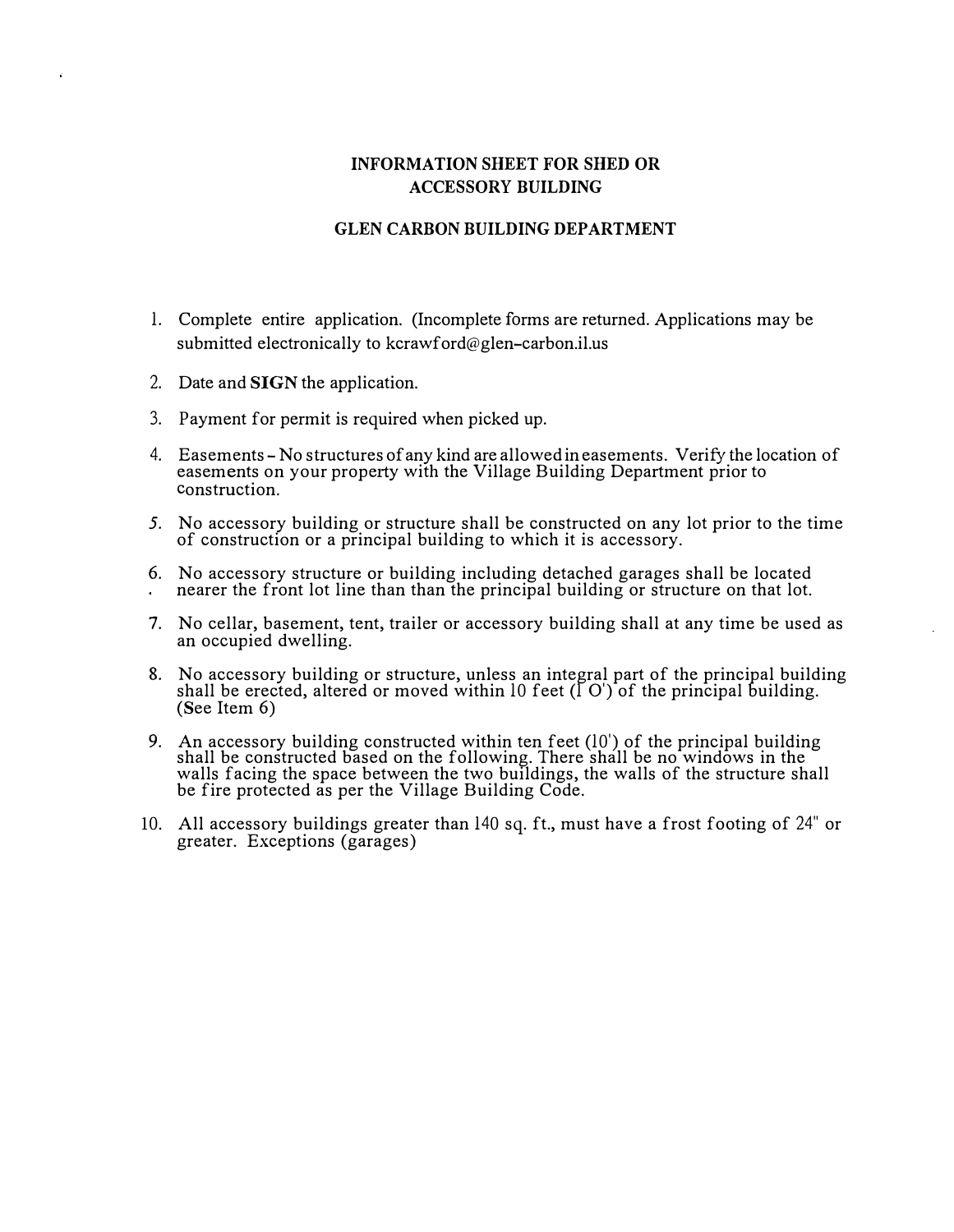11. Setbacks- accessory structures:

| <b>Zoning Districts:</b> | <b>RS-10</b>   | AG   |
|--------------------------|----------------|------|
| Front Yard               | $25$ ft        | 50ft |
| Side Yard                | 5 ft           | 5ft  |
| Side Yard (street)       | $25$ ft        | 40ft |
| Rear Yard                | $5 \text{ ft}$ | .5ft |

- 12. All accessory structures shall be constructed and maintained in a manner compatible with adjacent properties.
- 13. In no case shall such accessory building exceed fifteen (15') in height. See attached illustration for building height guidelines.
- 14. SITE PLAN (See Example Sheet):
	- Draw plan to scale of 1"-20' or greater.
	- Show North arrow.
	- Show location and dimensions of all property lines and easements.
	- Show locations and names of all streets and alleys adjacent to the site.
- 15. ELEVATION PLAN (See Example Sheet):
	- Show height of building.
	- Show front and side elevations.
- 16. FLOOR PLAN (See Example Sheet):
	- Draw plan to scale of  $W'=I'$  or greater.
	- Show room sizes.
	- Size and locate all windows and doors.
	- Label all rooms as to proposed use.
- 17. Your permit to start construction along with a statement of charges and inspection information will be available for pick up at Glen Carbon Village Hall provided your application is complete and meets Building and Zoning Regulations.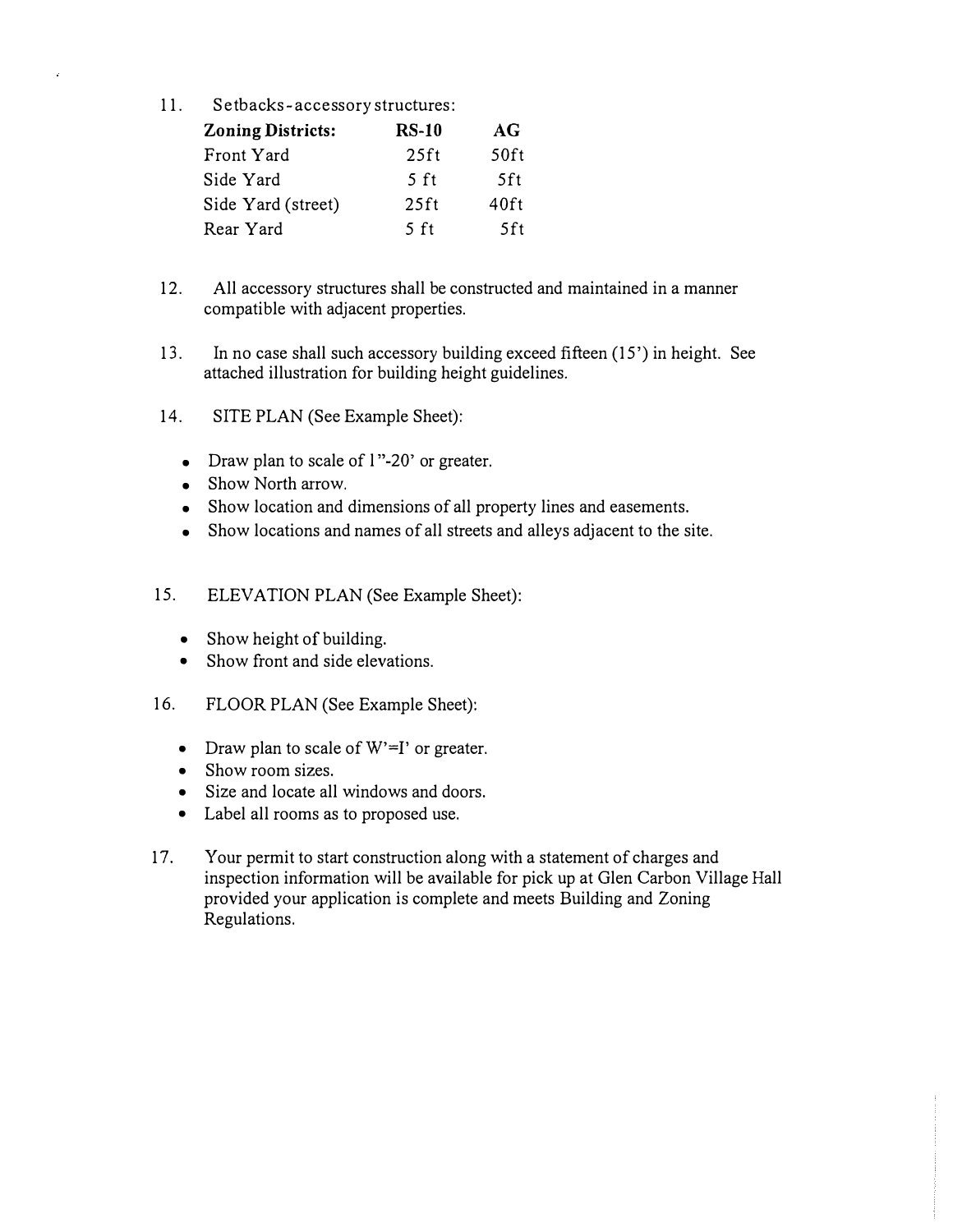| $GL_{E, N}$<br>0 <sup>F</sup><br>VILLAGE<br>$c_{\sigma_{\phi}}$<br>EN WUNDRED NINES IN |                                                                 | <b>Village of Glen Carbon</b><br><b>Accessory Structure</b><br><b>Application</b> |          |
|----------------------------------------------------------------------------------------|-----------------------------------------------------------------|-----------------------------------------------------------------------------------|----------|
| Address of Property:                                                                   |                                                                 |                                                                                   |          |
| <b>Building Type (circle one):</b>                                                     | Shed                                                            | Barn                                                                              |          |
| Value of Improvement:                                                                  |                                                                 |                                                                                   |          |
| <b>Dimensions of Structure:</b>                                                        | Width:                                                          | Length:                                                                           |          |
| Height:                                                                                |                                                                 | <b>Total Area:</b>                                                                | Sq. Ft.  |
|                                                                                        | <b>Materials Used In Structure</b>                              |                                                                                   |          |
|                                                                                        | Please circle materials used for each portion of the structure. |                                                                                   |          |
| <b>Foundations:</b>                                                                    | Walls:                                                          | Roof:                                                                             | Floor:   |
| Conrete                                                                                | <b>Wood Frame</b>                                               | Wood                                                                              | Wood     |
| <b>Block</b>                                                                           | <b>Block</b>                                                    | Shingle                                                                           | Concrete |
| <b>Wood Skids</b>                                                                      | Steel                                                           | Metal                                                                             |          |
| Owner:                                                                                 |                                                                 | Contractor:                                                                       |          |
| Name:                                                                                  |                                                                 | Name:                                                                             |          |
| Address:                                                                               |                                                                 | Address:                                                                          |          |
| Telephone:                                                                             |                                                                 | Telephone:                                                                        |          |
| Email:                                                                                 |                                                                 | Email:                                                                            |          |

The owner of this structure and the undersigned agree to conform to all applicable laws of this jurisdiction and agree not to allow person or persons to use or occupy the above structure before a final inspection has been made and approved and a Certificate of Use and Occupancy has been issued for said structure. **"It is the applicant's responsibility to comply with any subdivision covenants and restrictions which may also apply to your proposed construction."** 

Signature of Owner or Legal Representative Date Date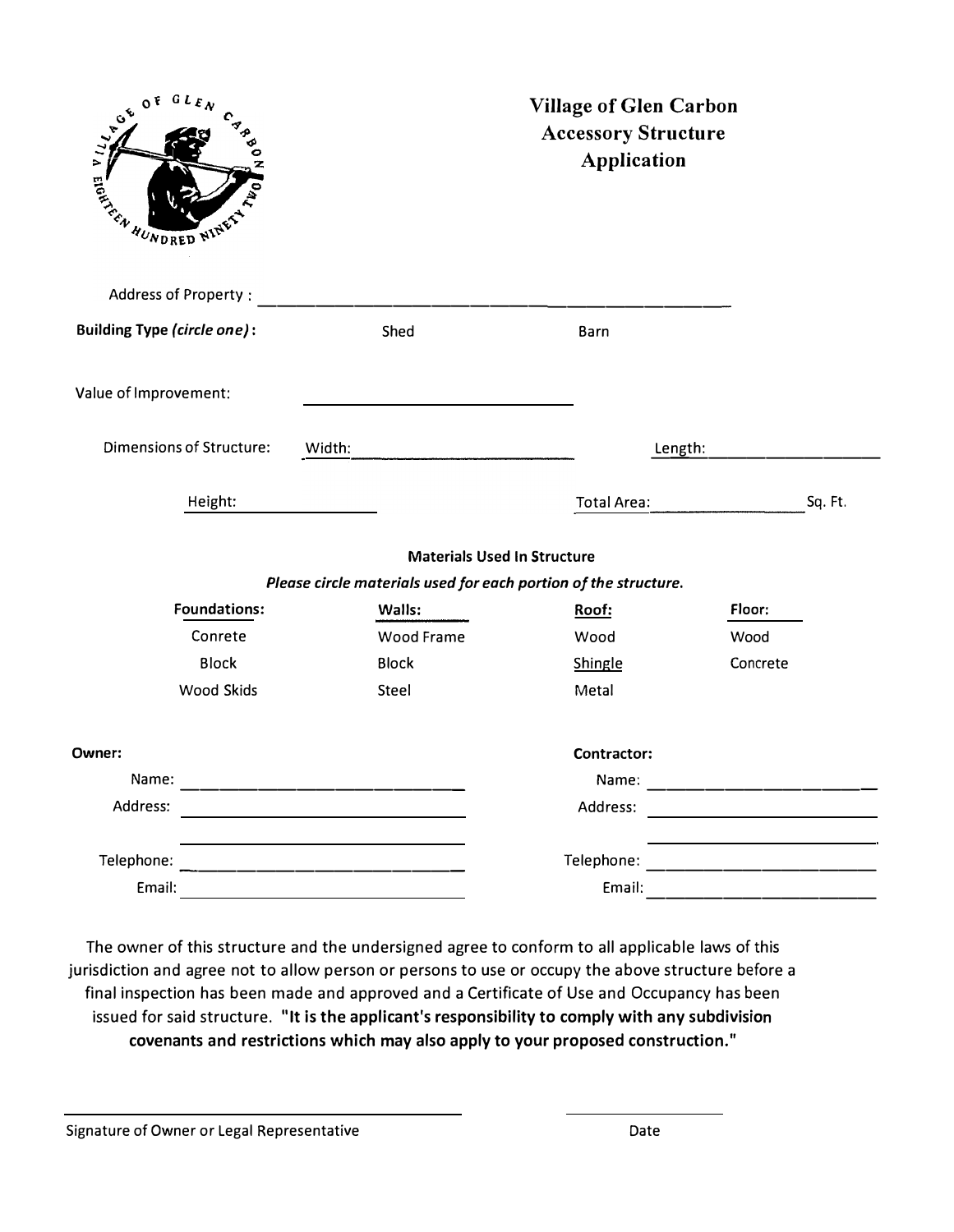# **PLOT PLAN**

- 1. Draw lot and show its dimensions.
- 2. Show distances (setbacks) of all buildings to lot lines, dimensions (size) of building and lot. Indicate size and location of easements.
- 3. If corner lot, designate setback lines at both street locations.
- 4. Indicate any additional out-buildings and all existing buildings with dimensions.
- 5. Indicate location of requested shed or barn.
- 6. Indicate all street and road names.
- 7. Indicate North Arrow.

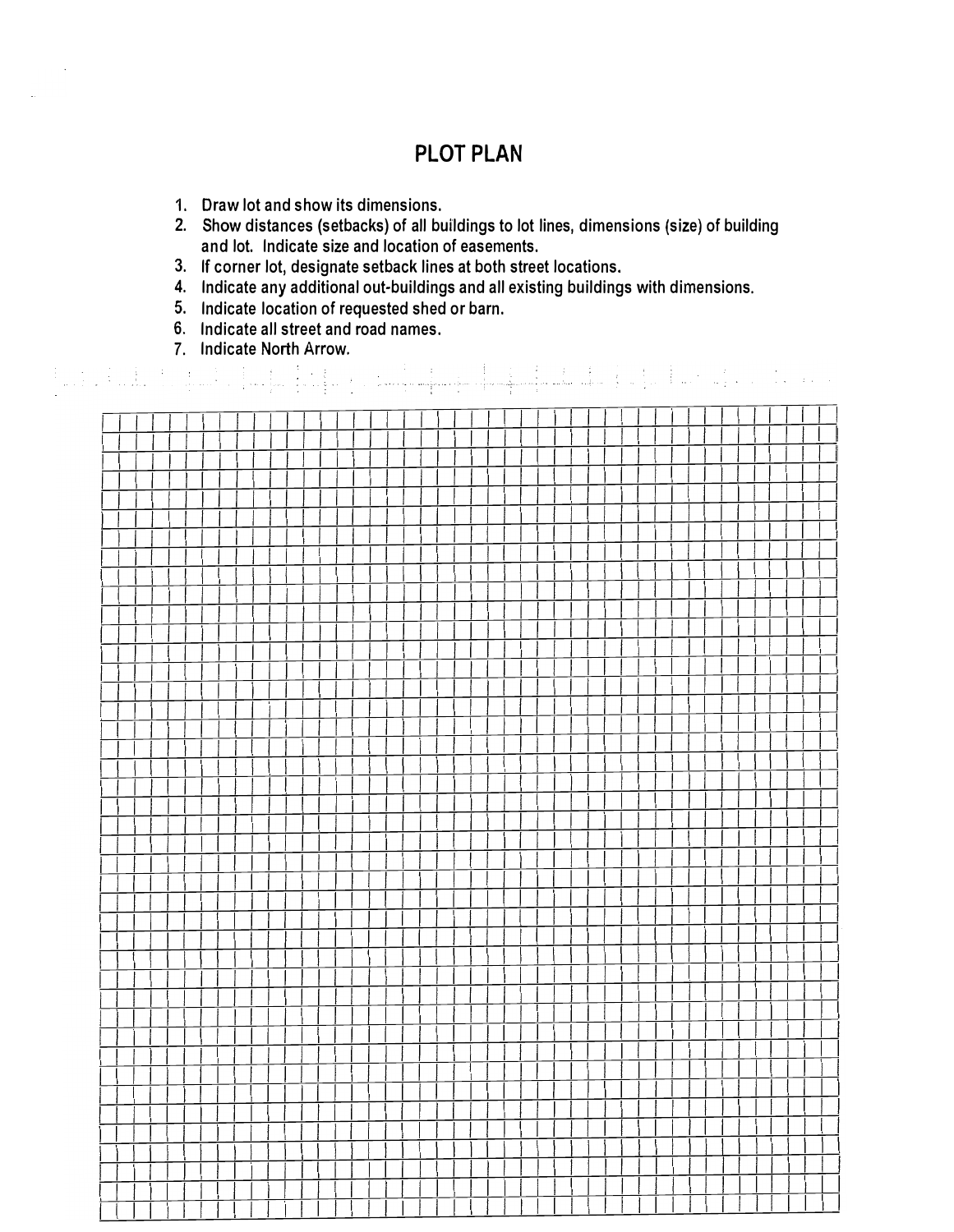# **SHED OR BARN SAMPLE PLOT PLAN**

Please create your own plot plan, to scale, using this model. **DO NOT USE THIS SHEET.**

Show the following information:

- 1. Outline of the property
- 2. Dimensions of the property
- 3. Streets
- 4. Size of the buildings
- 5. Location of buildings
- 6. Distance to property lines from all structures



r------------------------------ : Disclaimer: These sketches serve as a : 1 guide. Additional information may be : intervals of the state of the state of the state of the state of the state of the state of the state of the state of the state of the state of the state of the state of the state of | required to obtain a Building Permit<br>|-----------------------------<sup>|</sup>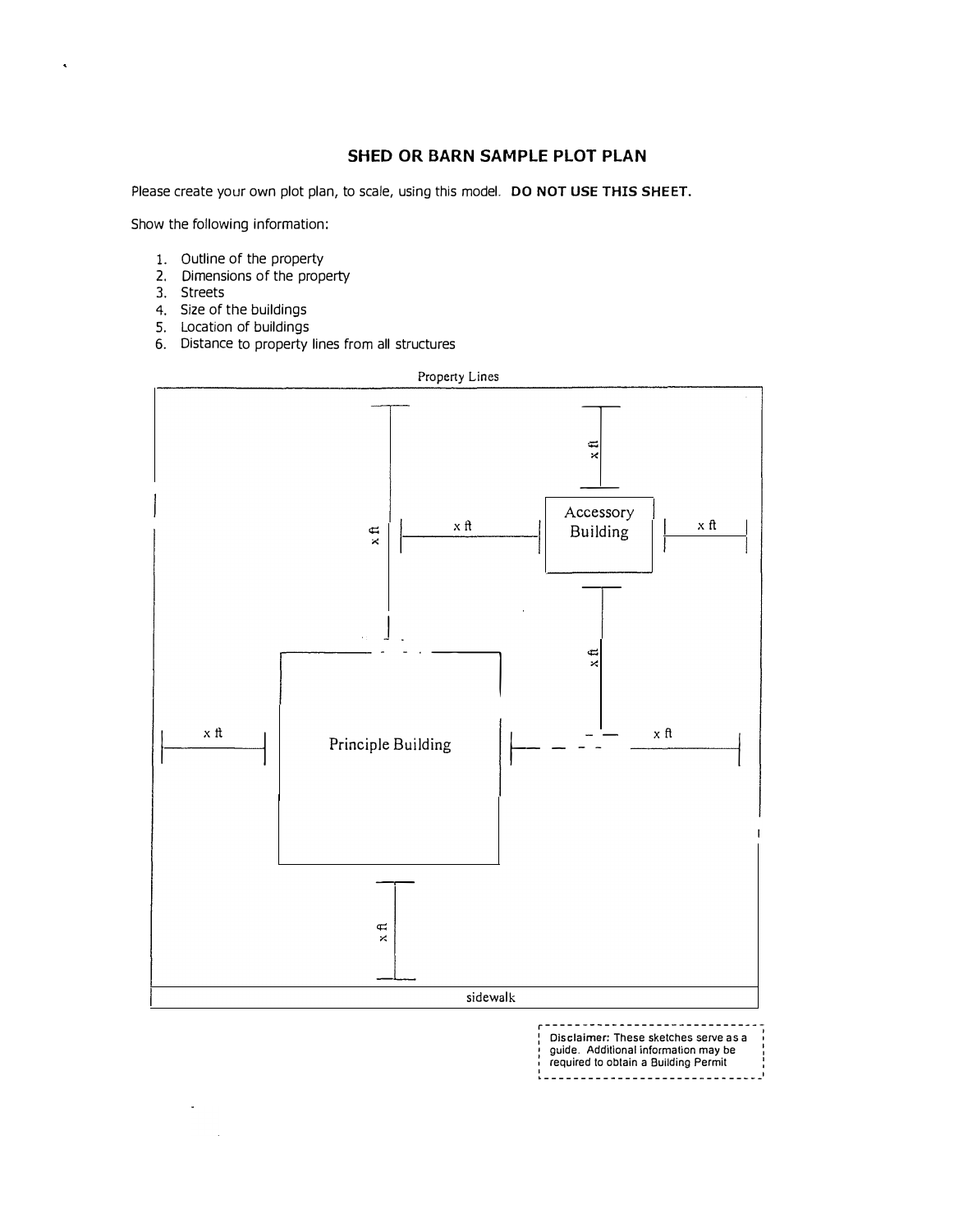### **SHED OR BARN ELEVATIONS**

Please create your own elevation drawings using this model. **DO NOT USE THIS SHEET.**

Label which elevation is being shown (Front, right, etc.):

 $\mathcal{C}^{(1)}$  . The corresponding to the component of the corresponding to the corresponding to the corresponding to the corresponding to the corresponding to the corresponding to the corresponding to the corresponding to

 $\ddot{\phantom{a}}$ 



**r------------------------------**<br>| Disclaimer: These sketches serve as a 1916 - Additional information may be required to obtain a Building Permit �------------------------------·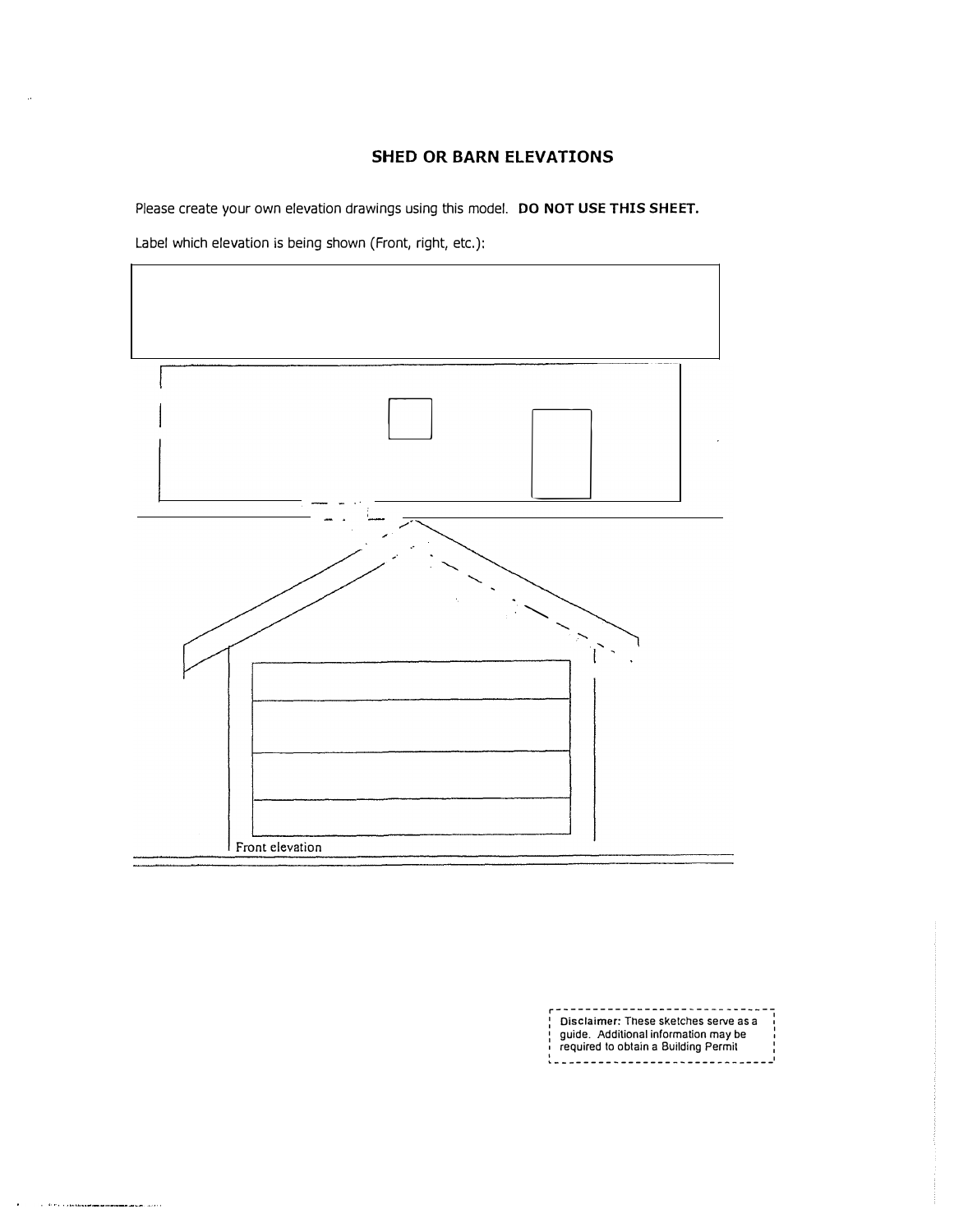#### . **SHED OR BARN SAMPLE TYPICAL FLOOR PLAN**

Please create your own floor plan using this model. **DO NOT USE THIS SHEET.**

Show the following information:

- 1. Size of building
- 2. Location of windows and doors
- 3. Size of windows and doors
- 4. Direction of joists
- 5. Header sizes

 $\label{eq:3.1} \begin{minipage}{0.9\linewidth} \begin{minipage}{0.9\linewidth} \begin{minipage}{0.9\linewidth} \begin{minipage}{0.9\linewidth} \begin{minipage}{0.9\linewidth} \end{minipage} \begin{minipage}{0.9\linewidth} \begin{minipage}{0.9\linewidth} \begin{minipage}{0.9\linewidth} \end{minipage} \begin{minipage}{0.9\linewidth} \begin{minipage}{0.9\linewidth} \end{minipage} \begin{minipage}{0.9\linewidth} \begin{minipage}{0.9\linewidth} \end{minipage} \begin{minipage}{0.9\linewidth} \begin{minipage}{0.9\linewidth} \$ 

#### **Floor Plan**



 $\label{eq:3} \begin{minipage}{0.9\linewidth} \begin{minipage}{0.9\linewidth} \begin{minipage}{0.9\linewidth} \begin{minipage}{0.9\linewidth} \end{minipage} \begin{minipage}{0.9\linewidth} \begin{minipage}{0.9\linewidth} \end{minipage} \begin{minipage}{0.9\linewidth} \begin{minipage}{0.9\linewidth} \end{minipage} \begin{minipage}{0.9\linewidth} \begin{minipage}{0.9\linewidth} \end{minipage} \begin{minipage}{0.9\linewidth} \end{minipage} \begin{minipage}{0.9\linewidth} \end{minipage} \begin{minipage}{0.9\linewidth} \begin$ 

 $\hat{f}$  , which is a construction of the set of  $\hat{f}$  ,  $\hat{f}$  ,  $\hat{f}$ 

**r------------------------------** Disclaimer: These sketches serve as a guide. Additional information may be required to obtain a Building Permit �------------------------------·

 $\label{eq:3} \begin{split} \mathbf{r} & \mathbf{r} = \mathbf{b} \left( \mathbf{b} \right) + \mathbf{c} \left( \mathbf{b} \right) + \mathbf{c} \left( \mathbf{c} \right) + \mathbf{c} \left( \mathbf{c} \right) + \mathbf{c} \left( \mathbf{c} \right) \right) \end{split}$ 

المستدعين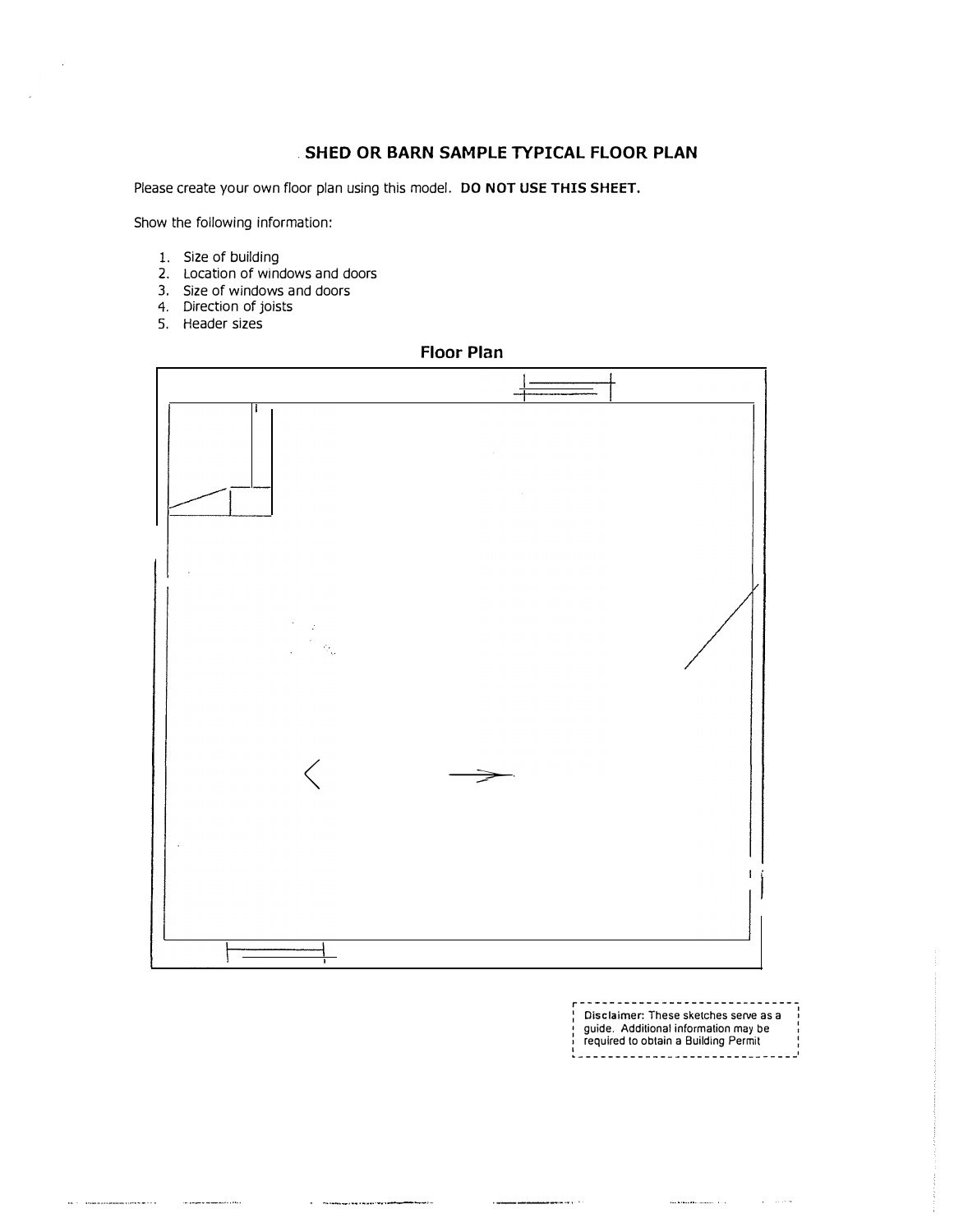#### **SHED OR BARN SAMPLE PLOT PLAN**

Please create your own plot plan, to scale, using this model. **DO NOT USE THIS SHEET.**

Show the following information:

- 1. Outline of the property
- 2. Dimensions of the property
- 3. Streets
- 4. Size of the buildings
- 5. Location of buildings
- 6. Distance to property lines from all structures



guide. Additional information may be , required to obtain a Building Permit �-----------------------------�